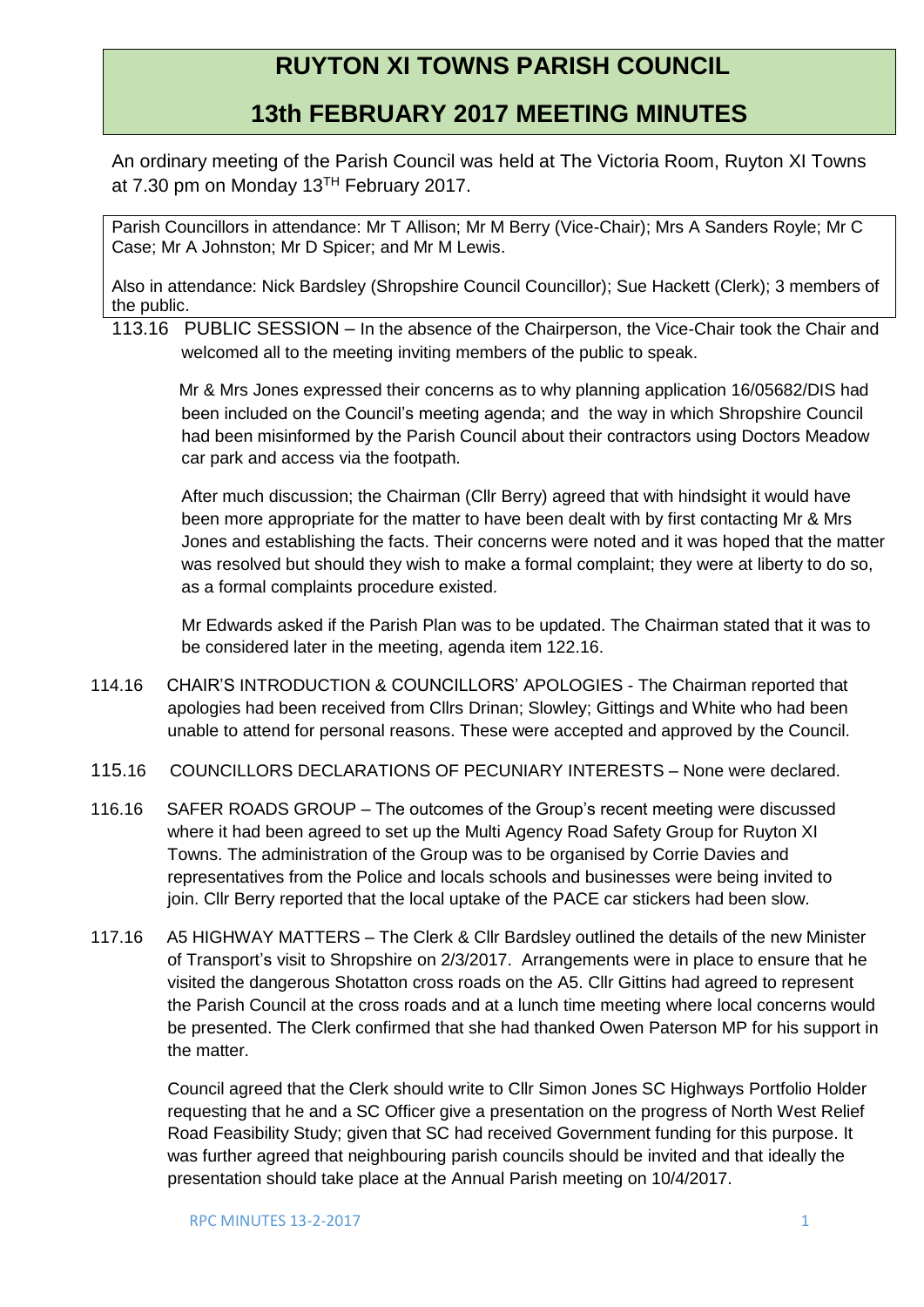- 118.16 SHROPSHIRE COUNCIL Councillor Nick Bardsley updated the Council on recent road safety meetings and outcomes at Baschurch PC where a majority had expressed their wishes for the removal of the recently installed build out. Cllr Bardsley also encouraged Parish Councils to petition for the North West Relief road.
- 119.16 THE CLIFFE Following some discussion about the request by SC's Country Parks & Heritage Services for funding of between £2,000 - £4,000 p.a. (at January's meeting). The Council requested that the Clerk write to Mark Blount stating that they are still considering the request but require confirmation of the following:
	- Whether the newly set up Service is still part of Shropshire Council: or has its own legal identity? If the latter what it is and whether it has a separate bank account?
	- A detailed description of what specifically the funding would be spent on; or how the sums of between £2,000 - £4,000 had been arrived at.
	- A list of parish councils who were being approached for funding and who had agreed to make donations.

## 120.16 FINANCE

- a) The Clerk confirmed that the Council's reported bank balance as at 31/1/2017 was £43,269 and that interest of £3; and grant receipts from ST&R £500 and NALC £910 had been received in January. The reconciled bank balance as at 13/2/2017 was £42,341.
- b) Council resolved to pay the following suppliers, instructing Cllrs Lewis and Case to check the supporting paperwork to the cheques raised before authorising payment:

Chq 851 Highline Electrics Ltd Jan repairs to street lights £157.20; VAT £26.20; Chq 852 DE Peate; Village maintenance; and work with Xmas Tree £160.50; Chq 853 Viking; Office supplies £83.95; VAT £13.99; Chq 850 Clerk's Feb Salary £652.08; Chq 854 Clerk; Quarter's expenses including home working & mileage; £126.69.

Following a report by Cllr Sanders Royle; Council proposed, seconded and resolved that St John The Baptist Primary School be given a grant of £150.00 towards costs of maintaining the AED; as it is available for use by the community. (Chq No 855.) (Power of Competence.)

## 121.16 VILLAGE RECREATIONAL GROUNDS

- a) Birch Grove Council agreed to defer the item to the next meeting as neither the Chair or Cllr Gittins were present.
- b) Doctors Meadow Council agreed that the community would benefit from a further visit from Pinder Circus. The Clerk was instructed to relay this to Pinder Circus and SC.
- 122.16 PARISH PLAN Following some discussion the Council proposed, seconded and resolved that the Parish Plan be updated; given that it was 9 years old and circumstances had changed. It was further agreed to defer it to the newly formed Parish Council in May 2017.
- 123.16 LOCAL REPORTS Cllr Case reported on the SC SAMDev Update and Local Plan Review: Issues and Options Consultation presentation given at the Oswestry Area Committee. For details: **[http://new.shropshire.gov.uk/get-involved/local-plan-partial-review-issues-and-strategic-options-](http://new.shropshire.gov.uk/get-involved/local-plan-partial-review-issues-and-strategic-options-consultation/)**

**[consultation/](http://new.shropshire.gov.uk/get-involved/local-plan-partial-review-issues-and-strategic-options-consultation/)**

As submissions were to be made by 13 March 2017; it was agreed that Cllr Case and the Clerk would be delegated the task of completing the consultation questionnaire on behalf of the PC.